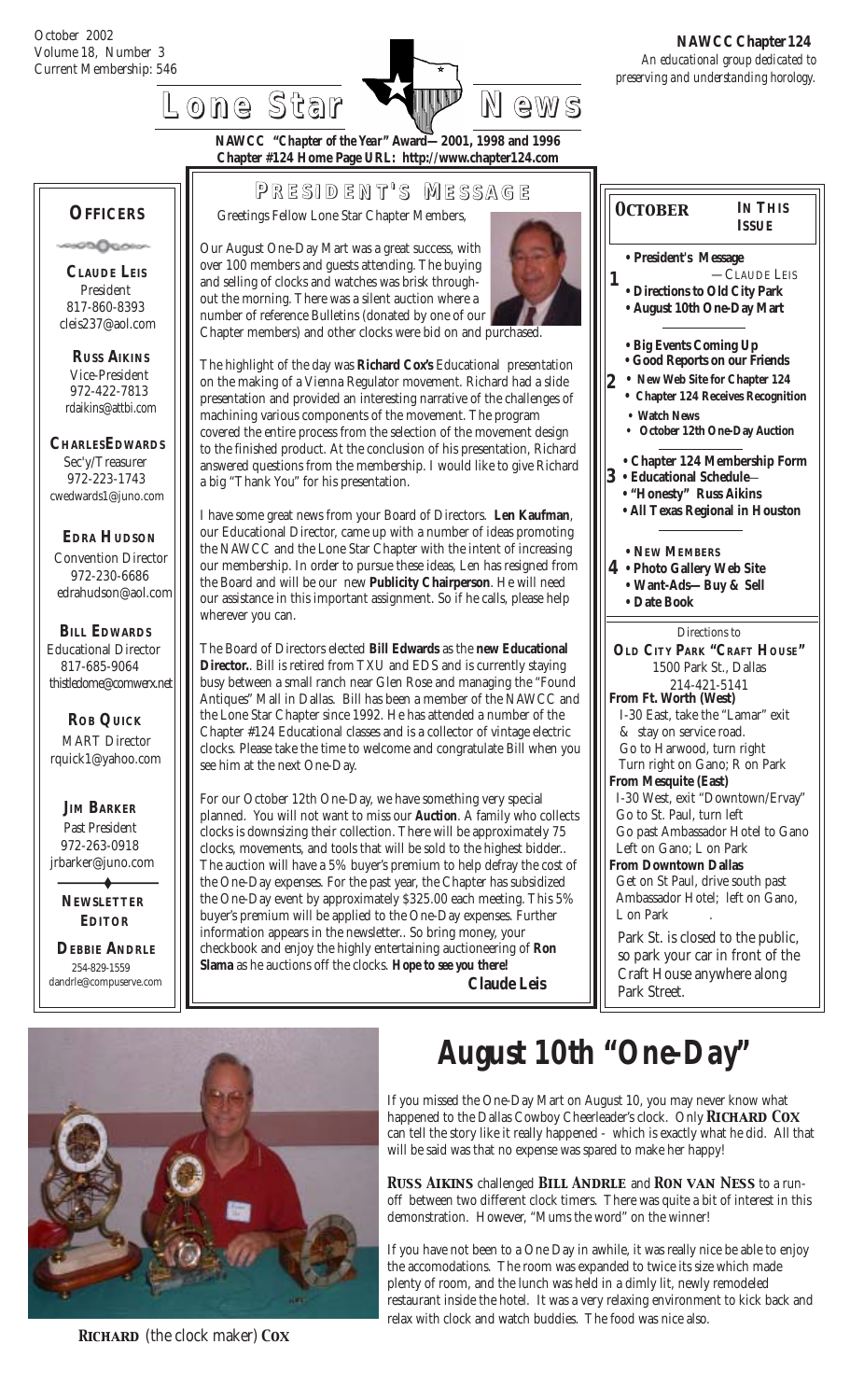### **THREE BIG EVENTS YOU DON'T WANT TO MISS!**

 **OCTOBER 11-12** - Chapter 80's **"Five State Collector's Regional"** in Plainview, TX

**OCTOBER 12** - Chapter 124's **"One-Day Mart"** in Arlington, Texas **NOVEMBER 1-2** - Chapter 62's **"2002 Razorback Regional"** in Hot Springs, Arkansas Registration and pre-registration forms may be found in the August 2002 Mart on p.41. Pre-registrations received by October 21 will be confirmed by mail.



# **Congratulations! Chapter 124 for another job well done!**

 Remember the stenciling books that the chapter had reprinted? Well an article appeared in the **American Clock & Watch Museum**, Inc.'s journal, the *Times*, which commended Chapter 124 for its support of an "important reprint project." They just received their copies of William B. Fenn's collection of stencil illustrations. They acknowledged that the "reprint was made possible through a grant from The Lone Star Chapter #124 as part of their educational program for the general public."

#### **Watch News from Fort Smith, Arkansas**

*Marion Ciulla* sent in a picture of a rarely seen hermetic watch. It is a golfer's watch about 1/2 inch square which you can clip on your belt. When you need the time, you just press a button on the top and it opens face upwards. It was made by Timex and has the famous Texas golfer, Ben Hogan's, name on it. Pretty cool, Marion! Thanks for your contribution. See you in Arkansas November 1st and 2nd! *the Editor*



# **Good News:**

 Reports are that *Martha Tips*, *Edra Hudson* and *Joe Veneziano* are making recoveries. The recoveries are slow, but they ARE recovering. These people dearly love their friends in the NAWCC, and it is obvious that they are equally loved back. Your thoughts and prayers HAVE meant something, so keep them coming!

### **Clock Repair 200 Class Instructor: Ron van Ness**

 *Appearing Left to Right:* Corey Stratton, Russ Aikins, Don Bush, Name Unknown (although undoubtably cutest), Len Kaufman, Gerald Lacy, Bob Nicolaysen, and Paul Hogan.

**New Chapter 124 Web Site Address**

**GENE MEYESENBURG, Chapter 124's official** Web Master has been working hard to create an easier, more user-friendly web address for Chapter . 124. Now all you have to do to access the web site is type in: *www.chapter124.com* • New Chapter 124 Web Site Address<br>• GENE MEYESENBURG, Chapter 124's official<br>• Web Master has been working hard to create an<br>• easier, more user-friendly web address for Chapter •<br>• 124. Now all you have to do to access

 *Thanks, Gene!*

# *Auction!!!! October 12th One-Day*

Clocks, cases, movements and tools from a private collector who is downsizing their collection will be auctioned off at the October 12th One Day Mart.

Mantle clocks- American/German/English (time & strike and Westminster), kitchen gingerbread, tambour, steeple, black mantles

- · Wall clocks- German, Korean 31 day
	- Wall clock cases (two or more Vienna regulator cases)
- Cuckoo clocks and movements
- Mantle cases w/o movements
- Grandmother movements and dials (no weights)
- Korean movements
- · Alarm clocks (small Baby Bens)
- · Grandfather Clock (Westminster Chime)
- Granddaughter clock
- Odds & Ends electric and Battery clocks
- 400 day clocks
- Clock shelves
- Wood Movement
- Boxes of clock stuff (tools, parts, etc.)

Items will be sold to the highest bidder. There will be a 5% buyer's premium to help defray the cost of the One-Day Expenses. One of the best auctioneers around, our very own *Ron Slama*, will be conducting the auction. So bring money! There could be some really good deals! You are *guaranteed* to at least have fun!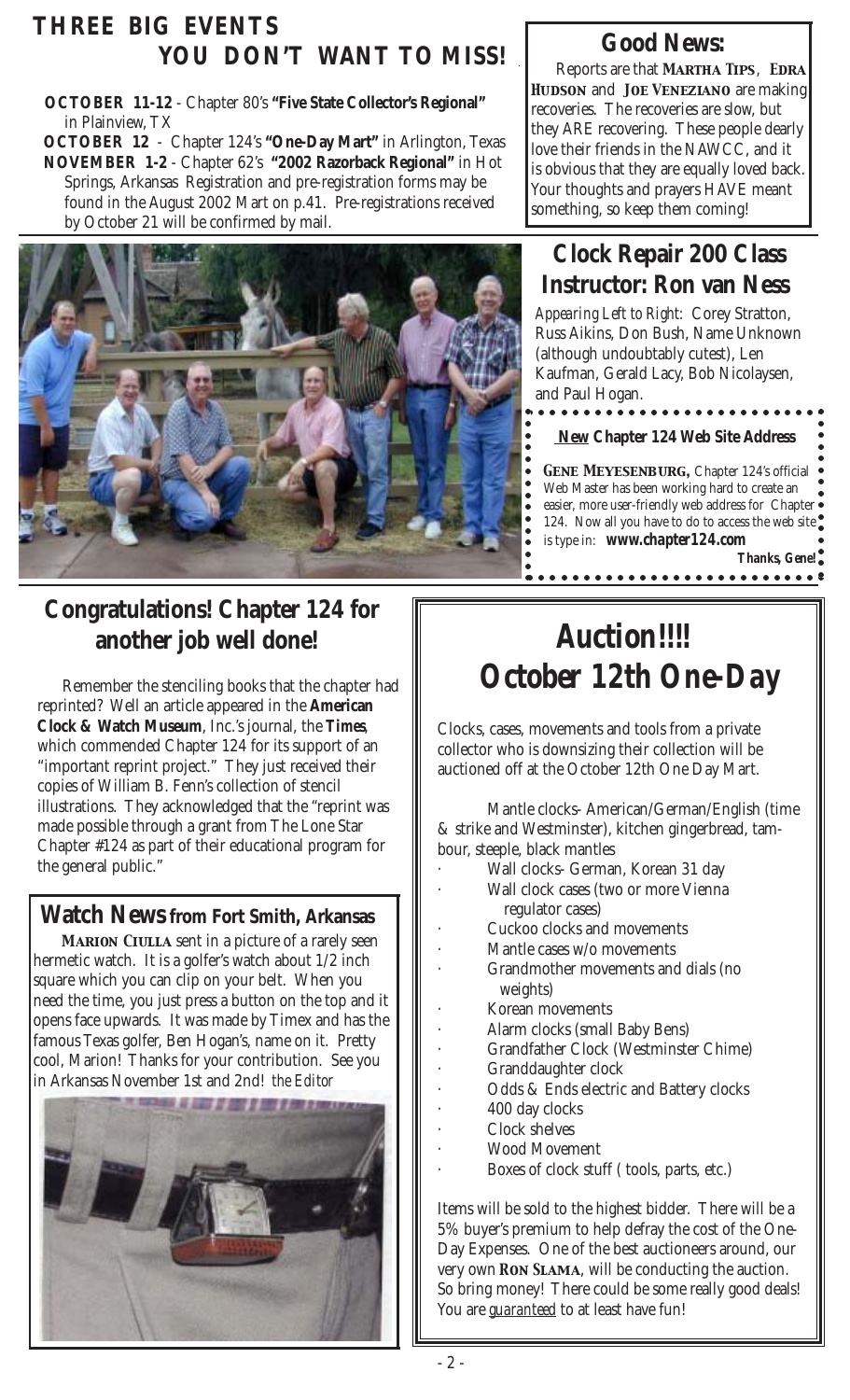| APPLICATION/RENEWAL for LONE STAR CHAPTER 124, NAWCC<br>An educational group dedicated to preserving and understanding horology.<br>Complete & send with applicable check made payable to LONE STAR CHAPTER #124                                                                                                                                                                                                                                                                                                                                                                                                 | Dues are \$10 per year.<br>New #124 Member           |                                                                                                                        |  |  |  |
|------------------------------------------------------------------------------------------------------------------------------------------------------------------------------------------------------------------------------------------------------------------------------------------------------------------------------------------------------------------------------------------------------------------------------------------------------------------------------------------------------------------------------------------------------------------------------------------------------------------|------------------------------------------------------|------------------------------------------------------------------------------------------------------------------------|--|--|--|
| to GENE MEYSENBURG, 11028 Creekmere, Dallas TX 75218                                                                                                                                                                                                                                                                                                                                                                                                                                                                                                                                                             | Check appropriate box:<br>Join/renew for 1 - 5 years |                                                                                                                        |  |  |  |
| membership, but haven't gotten a membership number? Check here __. [Date of your application/check to National<br>Please PRINT Mr_Mrs_Miss_Ms_(Please check appropriate blank.)                                                                                                                                                                                                                                                                                                                                                                                                                                  |                                                      | To join Chapter #124, you must be an NAWCC member, or have applied for NAWCC membership. Have you applied for National |  |  |  |
|                                                                                                                                                                                                                                                                                                                                                                                                                                                                                                                                                                                                                  |                                                      | $NAME \_\_$                                                                                                            |  |  |  |
|                                                                                                                                                                                                                                                                                                                                                                                                                                                                                                                                                                                                                  |                                                      |                                                                                                                        |  |  |  |
|                                                                                                                                                                                                                                                                                                                                                                                                                                                                                                                                                                                                                  |                                                      | $CITY$ $ZIP$ $ZIP$                                                                                                     |  |  |  |
|                                                                                                                                                                                                                                                                                                                                                                                                                                                                                                                                                                                                                  |                                                      |                                                                                                                        |  |  |  |
|                                                                                                                                                                                                                                                                                                                                                                                                                                                                                                                                                                                                                  |                                                      |                                                                                                                        |  |  |  |
| $\texttt{T} \texttt{NAME}$ $\texttt{NAME}$ $\texttt{NAME}$ $\texttt{NAME}$ $\texttt{NAME}$ $\texttt{NAME}$ $\texttt{EXAMPLE} \texttt{EXAMPLE} \texttt{EXAMPLE} \texttt{EXAMPLE} \texttt{EXAMPLE} \texttt{EXAMPLE} \texttt{EXAMPLE} \texttt{EXAMPLE} \texttt{EXAMPLE} \texttt{EXAMPLE} \texttt{EXAMPLE} \texttt{EXAMPLE} \texttt{EXAMPLE} \texttt{EXAMPLE} \texttt{EXAMPLE} \texttt{EXAMPLE} \texttt{EXAMPLE} \texttt{EXAMPLE} \texttt{EXAMPLE} \texttt{EXAMPLE} \texttt{EXAMPLE} \texttt{EXAMPLE} \texttt{EXAMPLE} \texttt{EXAMPLE} \texttt{EXAMPLE} \texttt{EXAMPLE} \texttt{EXAMPLE$<br>¶ Who recommended you? |                                                      | Complete, clip & mail with dues                                                                                        |  |  |  |
|                                                                                                                                                                                                                                                                                                                                                                                                                                                                                                                                                                                                                  |                                                      | 04/02                                                                                                                  |  |  |  |
| <b>EDUCATION CLASSES</b>                                                                                                                                                                                                                                                                                                                                                                                                                                                                                                                                                                                         |                                                      |                                                                                                                        |  |  |  |
| CHAPTER 124 - November 2002 AT OLD CITY PARK, DALLAS                                                                                                                                                                                                                                                                                                                                                                                                                                                                                                                                                             |                                                      |                                                                                                                        |  |  |  |
| <b>CLASS</b><br><b>DATE</b>                                                                                                                                                                                                                                                                                                                                                                                                                                                                                                                                                                                      | <b>COST</b>                                          | <b>INSTRUCTOR</b>                                                                                                      |  |  |  |
| <b>Clock Repair 300</b><br>November 16,17 and 23,24 \$50                                                                                                                                                                                                                                                                                                                                                                                                                                                                                                                                                         |                                                      | Fred Tischler, 972-612-0712                                                                                            |  |  |  |
| Alert !!!!! Date Changed !!!! The date for this class was changed to November dates from its                                                                                                                                                                                                                                                                                                                                                                                                                                                                                                                     |                                                      |                                                                                                                        |  |  |  |
| previous October dates due to scheduling conflicts.                                                                                                                                                                                                                                                                                                                                                                                                                                                                                                                                                              |                                                      |                                                                                                                        |  |  |  |
|                                                                                                                                                                                                                                                                                                                                                                                                                                                                                                                                                                                                                  |                                                      |                                                                                                                        |  |  |  |
| Chapter 124 Members travel to Houston for the "All Texas Chapters Regional"                                                                                                                                                                                                                                                                                                                                                                                                                                                                                                                                      |                                                      |                                                                                                                        |  |  |  |
|                                                                                                                                                                                                                                                                                                                                                                                                                                                                                                                                                                                                                  | "M.L."                                               |                                                                                                                        |  |  |  |
| HONESTY IS ALIVE AND WELL IN NAWCC                                                                                                                                                                                                                                                                                                                                                                                                                                                                                                                                                                               | <b>Bivens</b>                                        |                                                                                                                        |  |  |  |
| This is not the headline that you would expect to                                                                                                                                                                                                                                                                                                                                                                                                                                                                                                                                                                |                                                      |                                                                                                                        |  |  |  |
| see in your newspaper today. It is more like                                                                                                                                                                                                                                                                                                                                                                                                                                                                                                                                                                     | When he is not<br>riding Harleys,                    |                                                                                                                        |  |  |  |
| which CEO was led away in handcuffs. But this<br>headline is true, and I would like to share with you                                                                                                                                                                                                                                                                                                                                                                                                                                                                                                            | "M.L.", as he is                                     |                                                                                                                        |  |  |  |
| my experience at the Houston Regional (great                                                                                                                                                                                                                                                                                                                                                                                                                                                                                                                                                                     | affectionately                                       |                                                                                                                        |  |  |  |
| show).                                                                                                                                                                                                                                                                                                                                                                                                                                                                                                                                                                                                           | known by his<br>friends, is travel-                  |                                                                                                                        |  |  |  |
| I found an item on one of the tables and negotiated                                                                                                                                                                                                                                                                                                                                                                                                                                                                                                                                                              | ing to watch                                         |                                                                                                                        |  |  |  |
| a deal for all that he had, seven to be exact. The                                                                                                                                                                                                                                                                                                                                                                                                                                                                                                                                                               | shows. He faith-<br>fully attends as                 |                                                                                                                        |  |  |  |
| seller placed all that he had in a sack and handed it                                                                                                                                                                                                                                                                                                                                                                                                                                                                                                                                                            | many as he can.                                      |                                                                                                                        |  |  |  |
| to me. What a deal! We were both pleased with<br>our transaction. After the show was over, Sandra                                                                                                                                                                                                                                                                                                                                                                                                                                                                                                                | Here he is in                                        |                                                                                                                        |  |  |  |
| (my wife) and I stayed an extra day, so we didn't                                                                                                                                                                                                                                                                                                                                                                                                                                                                                                                                                                | Houston ready<br>to "talk watches."                  |                                                                                                                        |  |  |  |
| return to Plano until Monday afternoon.                                                                                                                                                                                                                                                                                                                                                                                                                                                                                                                                                                          | He does not let                                      |                                                                                                                        |  |  |  |
| Upon arrival, there was a message on our phone                                                                                                                                                                                                                                                                                                                                                                                                                                                                                                                                                                   | his eighty-one                                       |                                                                                                                        |  |  |  |
| recorder"Mr. Aikins, I think I shorted you. There                                                                                                                                                                                                                                                                                                                                                                                                                                                                                                                                                                |                                                      | year- old status keep from having a good time. People                                                                  |  |  |  |
| were only six items, not seven as I had promised.                                                                                                                                                                                                                                                                                                                                                                                                                                                                                                                                                                |                                                      | half his age are just amazed at his energy and spirit.<br>Good to see "M.L." in Houston!                               |  |  |  |
| When a friend ventured by I gave him one of them,<br>so I think you were shorted \$10. I will send you a                                                                                                                                                                                                                                                                                                                                                                                                                                                                                                         |                                                      |                                                                                                                        |  |  |  |
| check in the mail." Sure enough, when I opened                                                                                                                                                                                                                                                                                                                                                                                                                                                                                                                                                                   |                                                      |                                                                                                                        |  |  |  |
| my plastic bag, there were only six. I had not even                                                                                                                                                                                                                                                                                                                                                                                                                                                                                                                                                              |                                                      |                                                                                                                        |  |  |  |
| checked. A couple of days later, a check arrived in<br>the mail.                                                                                                                                                                                                                                                                                                                                                                                                                                                                                                                                                 |                                                      |                                                                                                                        |  |  |  |
|                                                                                                                                                                                                                                                                                                                                                                                                                                                                                                                                                                                                                  |                                                      |                                                                                                                        |  |  |  |
| It is refreshing to know that a fellow member                                                                                                                                                                                                                                                                                                                                                                                                                                                                                                                                                                    |                                                      |                                                                                                                        |  |  |  |
| thought enough of me, whom he did not know, to                                                                                                                                                                                                                                                                                                                                                                                                                                                                                                                                                                   |                                                      |                                                                                                                        |  |  |  |
| make sure that our transaction, though small, was<br>done in an honest and respectful manner. I salute                                                                                                                                                                                                                                                                                                                                                                                                                                                                                                           |                                                      |                                                                                                                        |  |  |  |
| <b>BENNY MITSCHKE.</b> I have nothing but praise for                                                                                                                                                                                                                                                                                                                                                                                                                                                                                                                                                             |                                                      |                                                                                                                        |  |  |  |
| all of our members of Chapter 124 and NAWCC.                                                                                                                                                                                                                                                                                                                                                                                                                                                                                                                                                                     |                                                      |                                                                                                                        |  |  |  |
| <b>Russ Aikins.</b>                                                                                                                                                                                                                                                                                                                                                                                                                                                                                                                                                                                              |                                                      |                                                                                                                        |  |  |  |

President *Claude Leis* and *Tom Szalay* in Houston